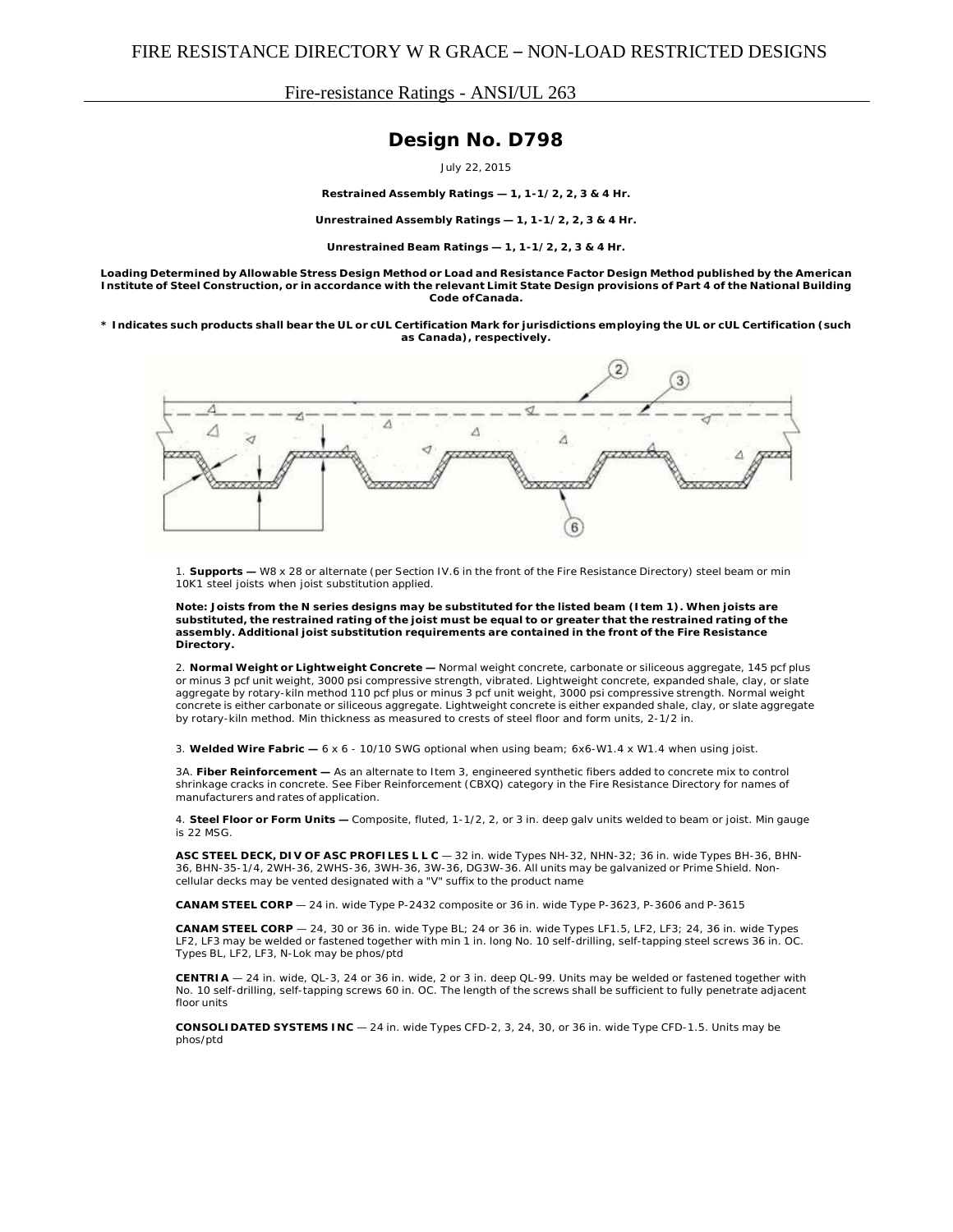## Fire-resistance Ratings - ANSI/UL 263

**DECK WEST INC** — 36 in. Types 2-DW, 3-DW, B-DW or BA-DW. Units may be welded or fastened together with No. 10 self-drilling, self-tapping screws 60 in. OC. The length of the screws shall be sufficient to fully penetrate adjacent floor units

**DESIGN ASSISTANCE CONSTRUCTION SYSTEMS INC** — 36 in. wide Type DACS1.5CD, or 24 in. wide Types DACS2.0CD or DACS3.0CD

**EPIC METALS CORP** — 24 in. wide Types EC150, EC366, 36 in. wide Type EC266

**NEW MILLENNIUM BUILDING SYSTEMS L L C** — Types 1.5CD, 1.5CDI, 1.5CDR, 2.0CD, or 3.0CD. Units may be phos/painted or galvanized

**VERCO DECKING INC - A NUCOR CO** — 24, 30, or 36 in. wide Types PLB, B, BR; 24 or 36 in. wide Types PLW2, W2, PLW3, W3. Units may be phos/ptd

**VULCRAFT, DIV OF NUCOR CORP** — 24, 30 or 36 in. wide Types 1.5VL1, 1.5PLVLI; 24 or 36 in. wide Types 2VL1, 2.0PLVLI, 3VL1, 3.0PLVLI. Units may be phos/ptd. 36 in. wide Types 1.5 SB, 1.5 SBR; 24 or 36 in wide Types 2.0 SB, 3.0 SB, 36 in. wide Type High Strength 1.5 SBI, 36 in. wide Type High Strength 1.5 SBN; Units may be phos/ptd

5. **Shear Connectors —** (Optional) — Studs, 3/4 in. diam by 3-1/2 in. long, headed type or equivalent per AISC specification. Welded to top flange of the beam, or top chord of the joist, through the deck.

6. **Spray-Applied Fire Resistive Materials —** Applied by mixing with water and spraying to steel surfaces which must be clean and free of dirt, loose scale and oil. When steel deck is used, the area between the steel deck and the beams top flange shall be filled. Min avg and min ind density of 15/14 pcf respectively. Min avg and min ind density of 22/19 pcf respectively for Types Z-106, Z-106/G, Z-106/HY. Min avg and min ind density of 40/36 pcf respectively for Types Z-146, Z-146PC and Z-146T cementitious mixture. Min avg and min ind density of 50/45 pcf respectively for Types Z-156, Z-156T and Z-156PC. Application to steel deck requires the installation of expanded metal lath with Types Z-146, Z-146T, Z146PC, Z-156, Z-156T and Z-156PC only. See Item 7. For method of density determination, refer to Design Information Section.

| Restrained                   | Unrestrained<br>Assembly<br><b>Rating Hr</b> | Unrestrained<br><b>Beam</b><br><b>Rating Hr</b> | <b>Spray Applied Fire Resistive Mtl</b><br><b>Thkns In. on Steel Deck</b> |           |                         |
|------------------------------|----------------------------------------------|-------------------------------------------------|---------------------------------------------------------------------------|-----------|-------------------------|
| Assembly<br><b>Rating Hr</b> |                                              |                                                 | <b>Crests</b>                                                             | Valley    | Concrete<br><b>Type</b> |
|                              | $\circ$                                      | 1                                               | $\circ$                                                                   | $\Omega$  | LW                      |
|                              | 1                                            | 1                                               | 5/16                                                                      | 5/16      | NW or LW                |
| $1 - 1/2$                    | 1                                            | 1                                               | 5/16(a)                                                                   | 5/16(a)   | NW or LW                |
| $1 - 1/2$                    | $1 - 1/2$                                    | $1 - 1/2$                                       | 5/16(a)                                                                   | 5/16(a)   | NW or LW                |
| 2                            | 1                                            | 1                                               | 3/8(b)                                                                    | 3/8       | NW or LW                |
| 2                            | $\overline{2}$                               | $\overline{2}$                                  | 3/8(b)                                                                    | 3/8       | NW or LW                |
| 3                            | $1 - 1/2$                                    | $1 - 1/2$                                       | 11/16                                                                     | 1/2       | NW or LW                |
| 3                            | 3                                            | 3                                               | 11/16                                                                     | 1/2       | NW or LW                |
| $\overline{4}$               | $\overline{2}$                               | 2                                               | $1 - 1/2$                                                                 | $1 - 1/8$ | <b>LW</b>               |
| 4                            | 4                                            | 4                                               | $1 - 1/2$                                                                 | $1 - 1/8$ | <b>LW</b>               |
| $\overline{4}$               | $\overline{2}$                               | $\overline{2}$                                  | $1 - 7/16$                                                                | 13/16     | <b>NW</b>               |
| $\overline{4}$               | 4                                            | 4                                               | $1 - 7/16$                                                                | 13/16     | <b>NW</b>               |

(a) Min thickness of 3/8 in. required when 1-1/2 in. deep fluted units are used.

(b) Min thickness of 1/2 in. is required in crests of 1-1/2 in. deep fluted units for the 2 h Restrained Assembly Rating.